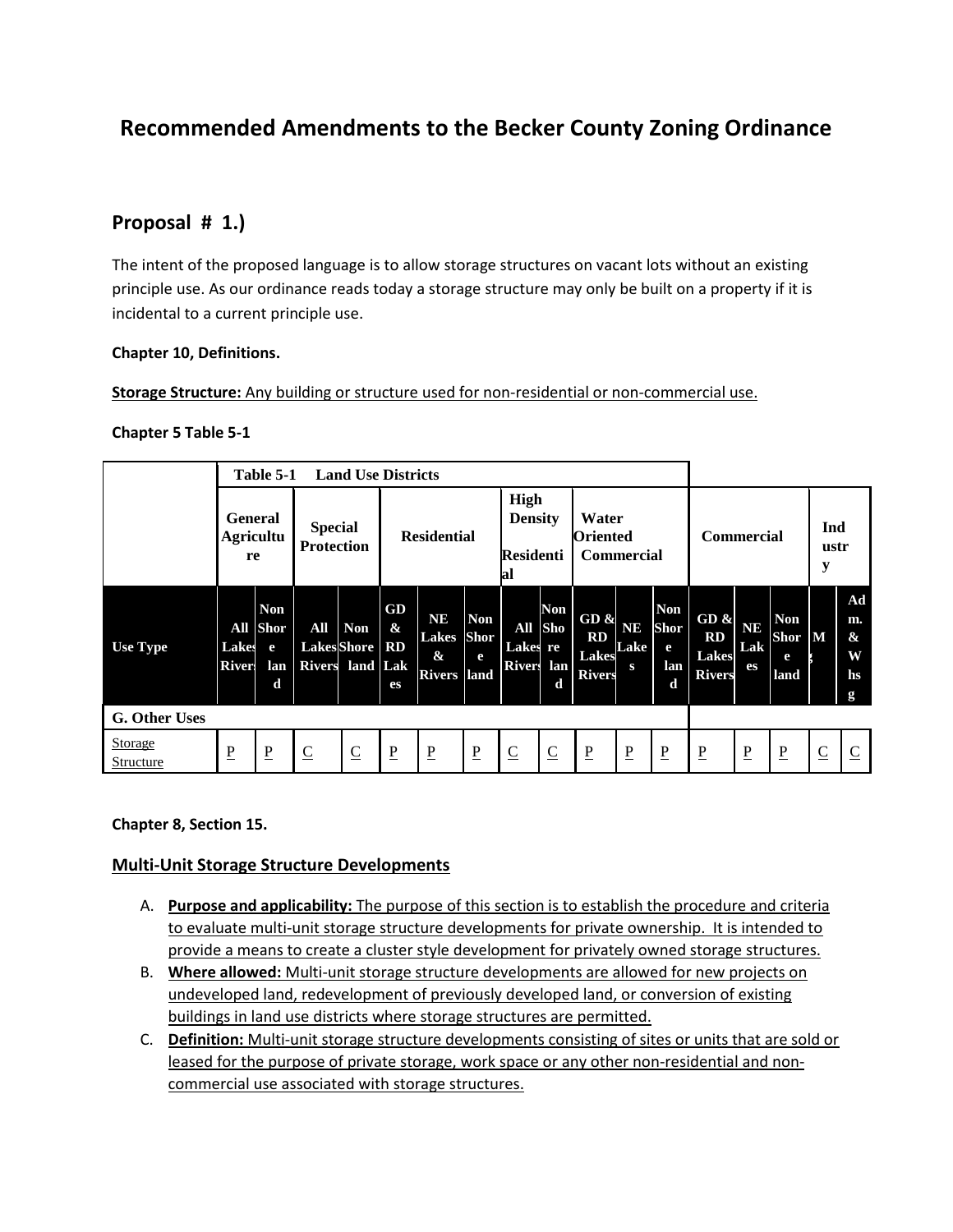- D. **Review process:** Multi-unit storage structure developments shall be considered a plat and processed as subdivisions of land into units, lots or parcels as outlined in Chapter 8, Section 5 of this ordinance.
- E. **Application for a Multi-unit storage structure development** The applicant for a multi-unit storage structure development shall submit the following documents prior to final action being taken on the application requests:
	- a. **Preliminary site plan:** A site plan for the project showing locations of property boundaries, surface water features, proposed units or lots, common elements and structures, land alterations, topographic contours at ten foot intervals or less and sewage treatment and water supply systems (if any are being proposed).
	- b. **Property owners association:** A property owner's association agreement with mandatory membership with the following features:
		- i. Membership shall be mandatory for each unit or site purchaser and any successive purchasers;
		- ii. Each member shall pay a pro rata share of the association expenses and unpaid assessments can become liens on units or sites;
		- iii. Assessments shall be adjustable to accommodate changing conditions; and
		- iv. The association shall be responsible for insurance, taxes and maintenance of all commonly owned property and facilities.
		- v. Any changes to the association agreement related to the layout, impervious surface, surface water flow or other uses/features that were included in the approved site plan shall be submitted to the County for Planning Commission and County Board approval.

## F. **Design rrequirements:**

- a. **Density:** The density of multi-unit storage structure developments shall be determined by the allowable impervious surface coverage for the land use district.
- b. **Water and Septic:** If water is being supplied to the units, it is recommended that a common well be utilized, if possible. Considering the units are not for habitation, it is acceptable to utilize septic holding tanks designed and installed in accord with Minnesota Department of Health requirements and Section 4 of this ordinance.
- c. **Erosion control and stormwater management:** Erosion control and stormwater management shall be developed in accord with any Minnesota Pollution Control Agency requirements or Watershed District in which the multi-unit storage structure development is situated. If the multi-unit storage structure development is not located with and Watershed District or if the governing Watershed District nor MPCA does not have or require erosion control and stormwater management standards the multi-unit storage structure development shall:
	- i. **Erosion control design standard:** Erosion control systems shall be designed, and the construction managed, to reduce the likelihood of serious erosion occurring either during or after construction.
	- ii. **Method of control:** Erosion control shall be accomplished by limiting the amount of and the length of time of bare ground exposure. Temporary ground covers, sediment entrapment facilities, vegetated buffer strips, or other appropriate techniques shall be used to reduce erosion impacts on surface water features. Erosion control plans approved by a Soil and Water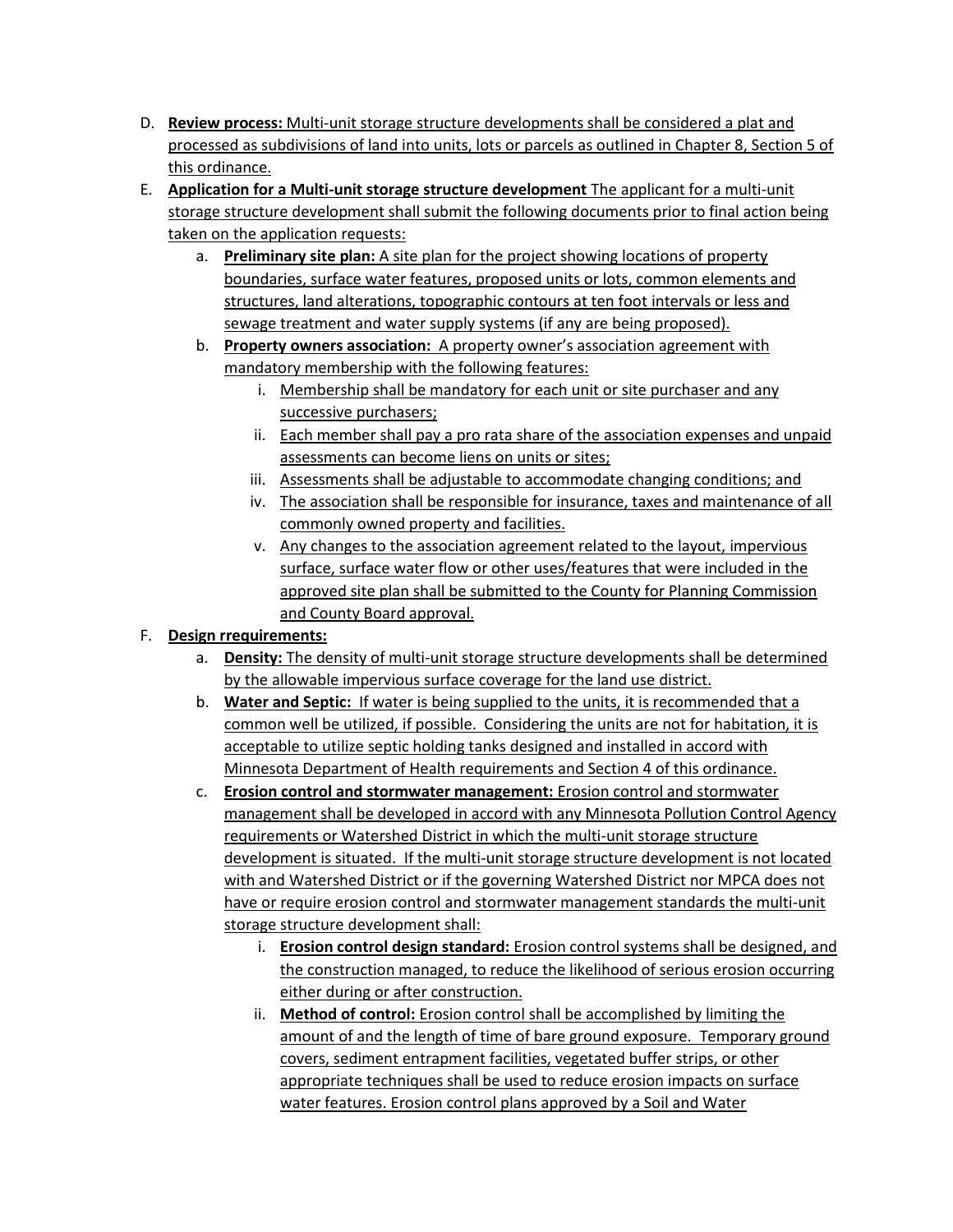Conservation District may be required if project size and site physical characteristics warrant; and

iii. **Stormwater management design standard:** Stormwater management systems shall be designed and constructed to effectively manage reasonable expected quantities and qualities of stormwater runoff.

#### **Chapter 7, Section 3.**

#### **Section 3 Accessory Uses and Storage Structures**

- A. **Accessory uses.** The following accessory uses, in addition to those specified elsewhere in this Ordinance, shall be permitted in any residential district if the accessory uses do not alter the character of the premises in respect to their use for the purposes permitted in the district.
	- 1. The operation of accessory facilities and equipment in connection with schools, colleges, universities, hospitals and other institutions permitted in the district.
	- 2. Recreation, refreshment and service buildings in public parks and playgrounds.
- B. **Accessory buildings and storage structures.** The following requirements shall apply to accessory buildings and storage structures in all land use districts.
	- 1. **Attached.** An accessory building or storage structure attached to the main building is part of the main building and shall comply in all respects with the requirements for the main building.
	- 2. **Not in side yard.** A detached accessory building or storage structure other than a fence shall not be located in any required front or side yard in a residential subdivision.
		- a. **Accessory and storage structure use limited**. A detached accessory building or storage structure, such as a garage, shall not be used as a guest cabin capable of providing independent human habitation.
	- 3. **Accessory and storage structure height limit.** The height of an accessory building or storage structure shall be limited to twenty-two feet (22') at the peak when located within four hundred feet (400') of a lake or within three hundred feet (300') of a river or stream. The height of an accessory building or storage structure located over four hundred feet (400') from a lake or over three hundred feet (300') from a river or stream shall be limited to the height allowed by the zoning district in which it is located.

#### 4. **Accessory and storage structure area and size limits.**

- a. Accessory and storage structures located within two hundred feet (200') of a lake or river/stream cannot exceed one thousand two hundred (1200) square feet in size. The accessory or storage structure must be located within the setback lines and the total impervious surface area cannot exceed twenty-five (25) percent of the lot area.
- b. Accessory and storage structures located over two hundred feet (200') from a lake and less than four hundred feet (400') from a lake or over two hundred feet (200') from a river/stream and less than three hundred feet (300') from a river/stream cannot exceed two thousand four hundred (2400) square feet in size. The accessory or storage structure must be located within the setback lines and the total impervious surface area cannot exceed twenty-five (25) percent of the lot area.